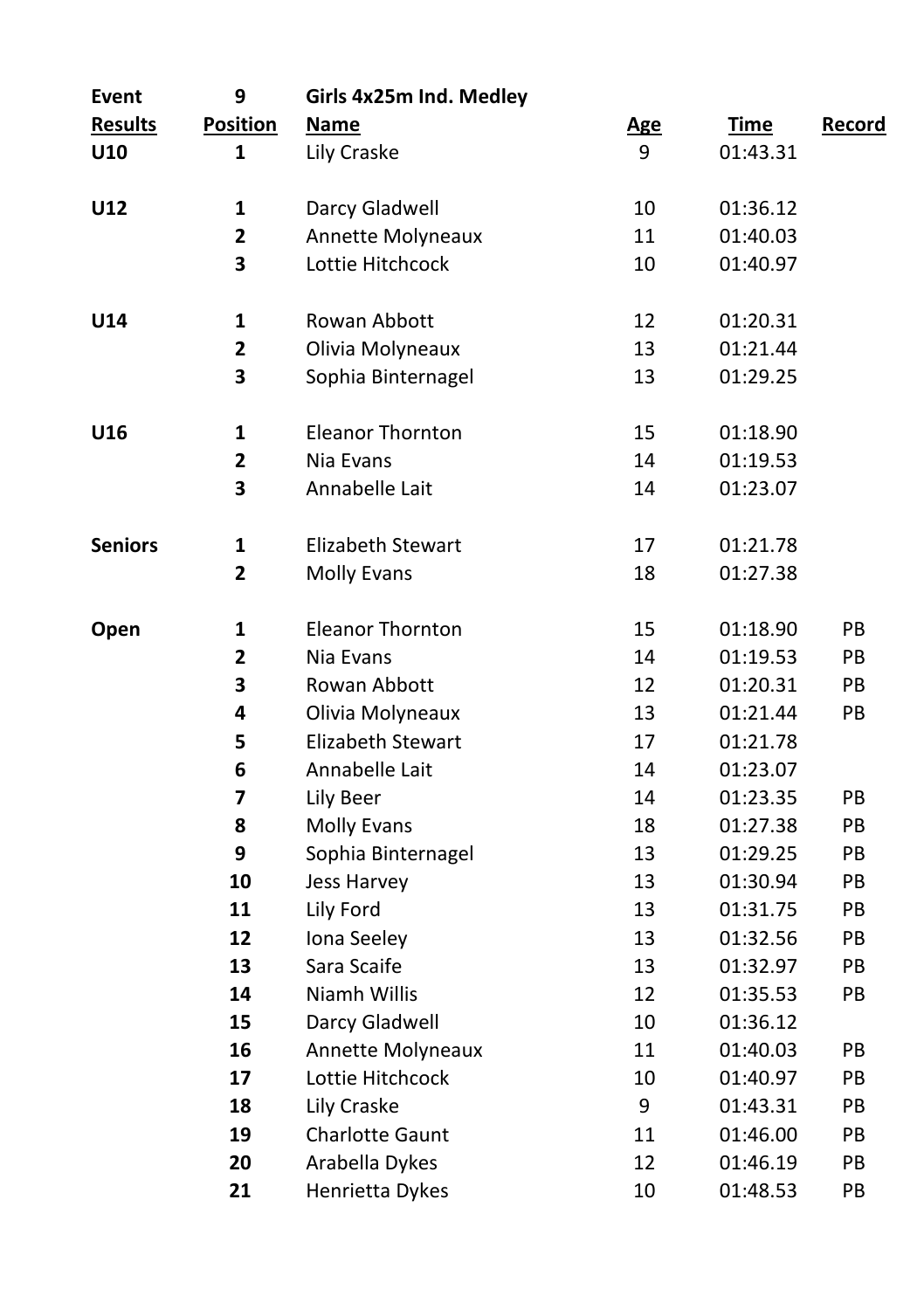| Event                 | 10                                                   | Boys 4x25m Ind.<br>Medley                                                                                                |                                  |                                                                      |                                   |
|-----------------------|------------------------------------------------------|--------------------------------------------------------------------------------------------------------------------------|----------------------------------|----------------------------------------------------------------------|-----------------------------------|
| <b>Results</b><br>U10 | <b>Position</b><br>1<br>$\overline{\mathbf{c}}$<br>3 | Name                                                                                                                     | Age                              | <b>Time</b>                                                          | Record                            |
| U12                   | 1<br>2<br>3                                          | Joshua Hayes<br><b>Isaac Abbott</b>                                                                                      | 11<br>10                         | 01:42.34<br>01:44.94                                                 |                                   |
| U14                   | 1<br>$\overline{2}$<br>3                             | <b>Elliot Gladwell</b><br>Ben Houghton<br>Jonathan Thornton                                                              | 13<br>12<br>13                   | 01:18.34<br>01:26.97<br>01:27.87                                     |                                   |
| U16                   | 1<br>2<br>3                                          | <b>Conrad McEllroy</b><br>Alexander Seeley                                                                               | 14<br>15                         | 01:24.93<br>01:24.94                                                 |                                   |
| <b>Seniors</b>        | 1<br>$\overline{2}$<br>3                             | William White<br>Adam Morsman                                                                                            | 17<br>19                         | 01:08.81<br>01:09.06                                                 |                                   |
| <b>Masters</b>        | 1<br>$\overline{2}$<br>3                             |                                                                                                                          |                                  |                                                                      |                                   |
| Open                  | 1<br>$\overline{2}$<br>3<br>4<br>5<br>6              | William White<br>Adam Morsman<br><b>Elliot Gladwell</b><br>Conrad McEllroy<br>Alexander Seeley<br>Ben Houghton           | 17<br>19<br>13<br>14<br>15<br>12 | 01:08.81<br>01:09.06<br>01:18.34<br>01:24.93<br>01:24.94<br>01:26.97 | PB<br>PB<br>PB<br><b>PB</b><br>PB |
|                       | 7<br>8<br>9<br>10<br>11                              | Jonathan Thornton<br><b>Taylor Squirrell</b><br>Harry Fountain<br>Joshua Hayes<br><b>Isaac Abbott</b><br>Harvey Gladwell | 13<br>12<br>12<br>11<br>10<br>15 | 01:27.87<br>01:31.78<br>01:34.09<br>01:42.34<br>01:44.94<br>DQ       | PB<br>PB<br>PB<br>PB<br>PB        |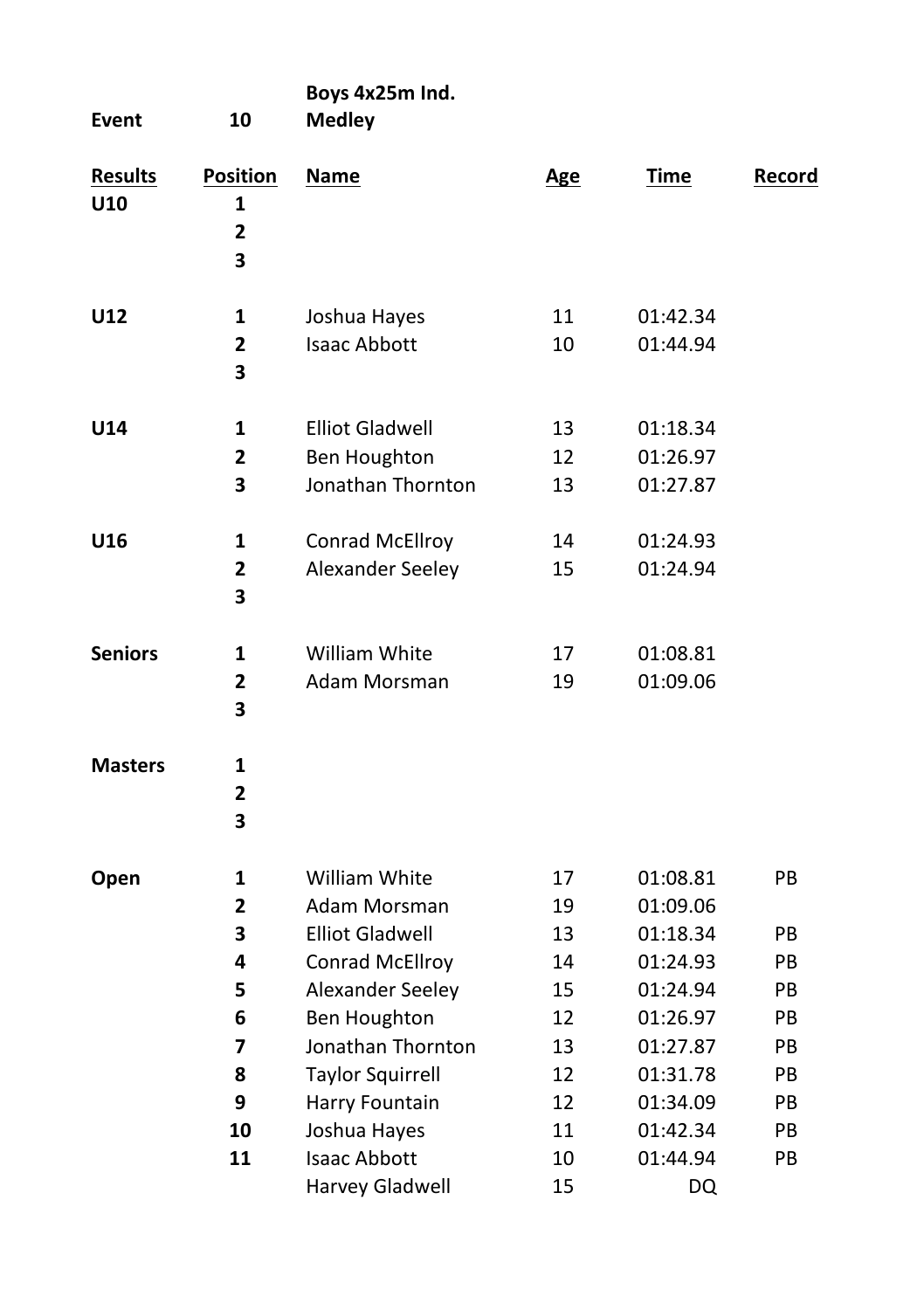|       |    | Girls 50m           |
|-------|----|---------------------|
| Event | 11 | <b>Breaststroke</b> |

| <b>Results</b> | <b>Position</b>              | Name                     | Age | Time     | Record |
|----------------|------------------------------|--------------------------|-----|----------|--------|
| U10            | 1                            | Lily Craske              | 9   | 00:58.50 |        |
|                | $\overline{\mathbf{c}}$<br>3 | Beth Jamieson            | 9   | 01:03.97 |        |
|                |                              |                          |     |          |        |
| U12            | 1                            | Lottie Hitchcock         | 10  | 00:49.38 |        |
|                | $\overline{\mathbf{2}}$      | Annette Molyneaux        | 11  | 00:51.28 |        |
|                | 3                            | Darcy Gladwell           | 10  | 00:52.19 |        |
| U14            | 1                            | Olivia Molyneaux         | 13  | 00:42.34 |        |
|                | 2                            | Rowan Abbott             | 12  | 00:43.38 |        |
|                | 3                            | Sara Scaife              | 13  | 00:48.66 |        |
| U16            | 1                            | <b>Eleanor Thornton</b>  | 15  | 00:41.25 |        |
|                | $\mathbf{2}$                 | Annabelle Lait           | 14  | 00:42.57 |        |
|                | 3                            | Nia Evans                | 14  | 00:45.97 |        |
| <b>Seniors</b> | 1                            | <b>Elizabeth Stewart</b> | 17  | 00:42.13 |        |
|                | 2                            | <b>Molly Evans</b>       | 18  | 00:44.81 |        |
|                | 3                            |                          |     |          |        |
| Open           | 1                            | <b>Eleanor Thornton</b>  | 15  | 00:41.25 |        |
|                | $\overline{\mathbf{c}}$      | <b>Elizabeth Stewart</b> | 17  | 00:42.13 |        |
|                | 3                            | Olivia Molyneaux         | 13  | 00:42.34 | PB     |
|                | 4                            | Annabelle Lait           | 14  | 00:42.57 |        |
|                | 5                            | Rowan Abbott             | 12  | 00:43.38 | PB     |
|                | 6                            | <b>Molly Evans</b>       | 18  | 00:44.81 | PB     |
|                | 7                            | Nia Evans                | 14  | 00:45.97 |        |
|                | 8                            | Lily Beer                | 14  | 00:46.18 | PB.    |
|                | 9                            | Sara Scaife              | 13  | 00:48.66 | PB     |
|                | $=10$                        | Lottie Hitchcock         | 10  | 00:49.38 | PB     |
|                | $=10$                        | Jess Harvey              | 13  | 00:49.38 |        |
|                | 12                           | Iona Seeley              | 13  | 00:49.62 | PB     |
|                | 13                           | Lily Ford                | 13  | 00:49.97 | PB     |
|                | 14                           | Sophia Binternagel       | 13  | 00:50.16 | PB     |
|                | 15                           | Niamh Willis             | 12  | 00:50.34 | PB     |
|                | 16                           | Annette Molyneaux        | 11  | 00:51.28 | PB     |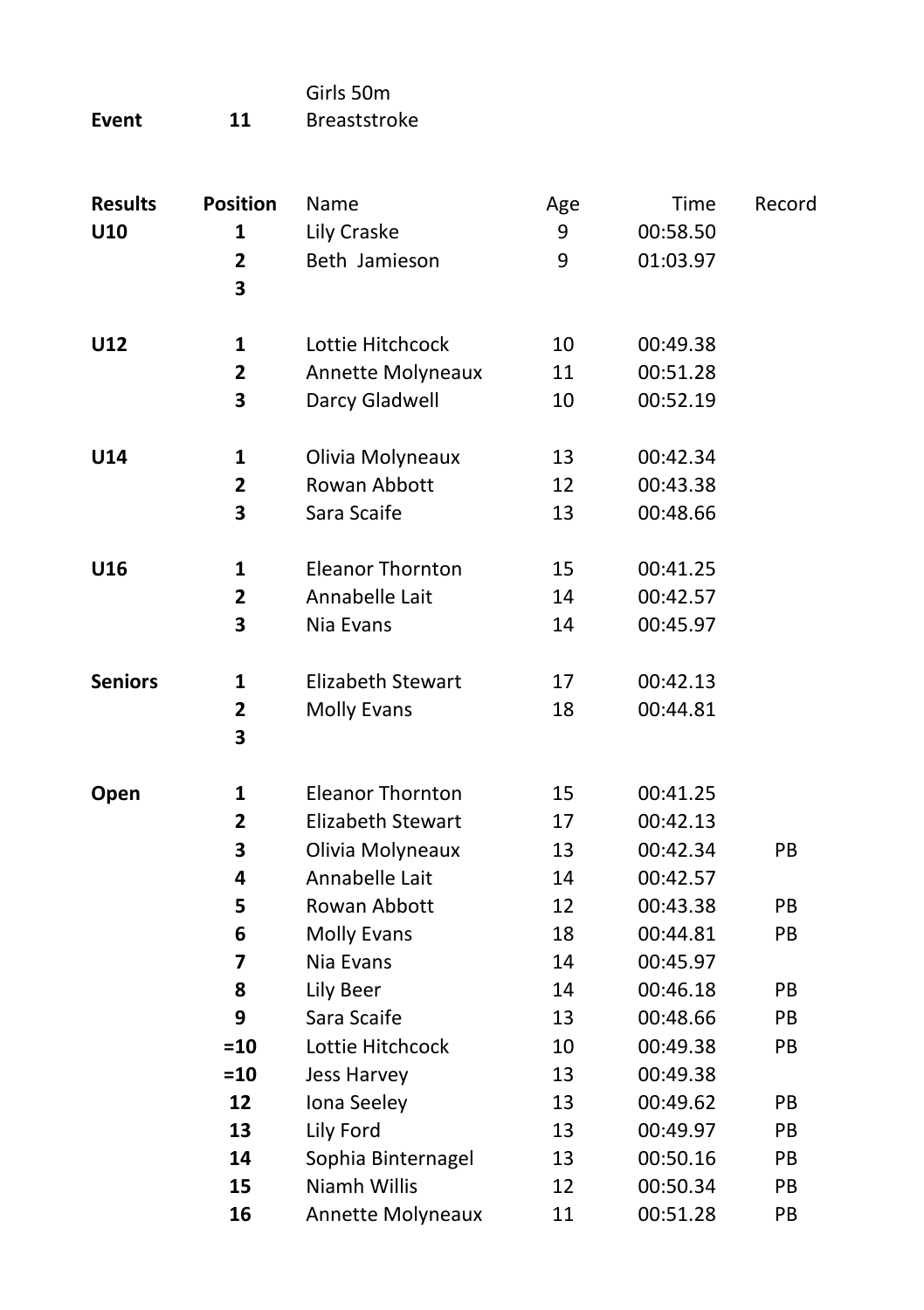| Arabella Dykes         | 12 | 00:51.66   | PB |
|------------------------|----|------------|----|
| Darcy Gladwell         | 10 | 00:52.19   | PB |
| <b>Charlotte Gaunt</b> | 11 | 00:52.56   | PB |
| Jo Harvey              | 10 | 00:54.60   | PB |
| Eleanor Lomasney-      |    |            |    |
| McIntyre               | 10 | 00:56.10   |    |
| Lily Craske            | 9  | 00:58.50   | PB |
| Henrietta Dykes        | 10 | 00:58.57   | PB |
| Poppy Gaunt            | 11 | 01:03.34   | PB |
| Beth Jamieson          | 9  | 01:03.97   | PB |
| Gracie Cullum          | 11 | <b>DNS</b> |    |
|                        |    |            |    |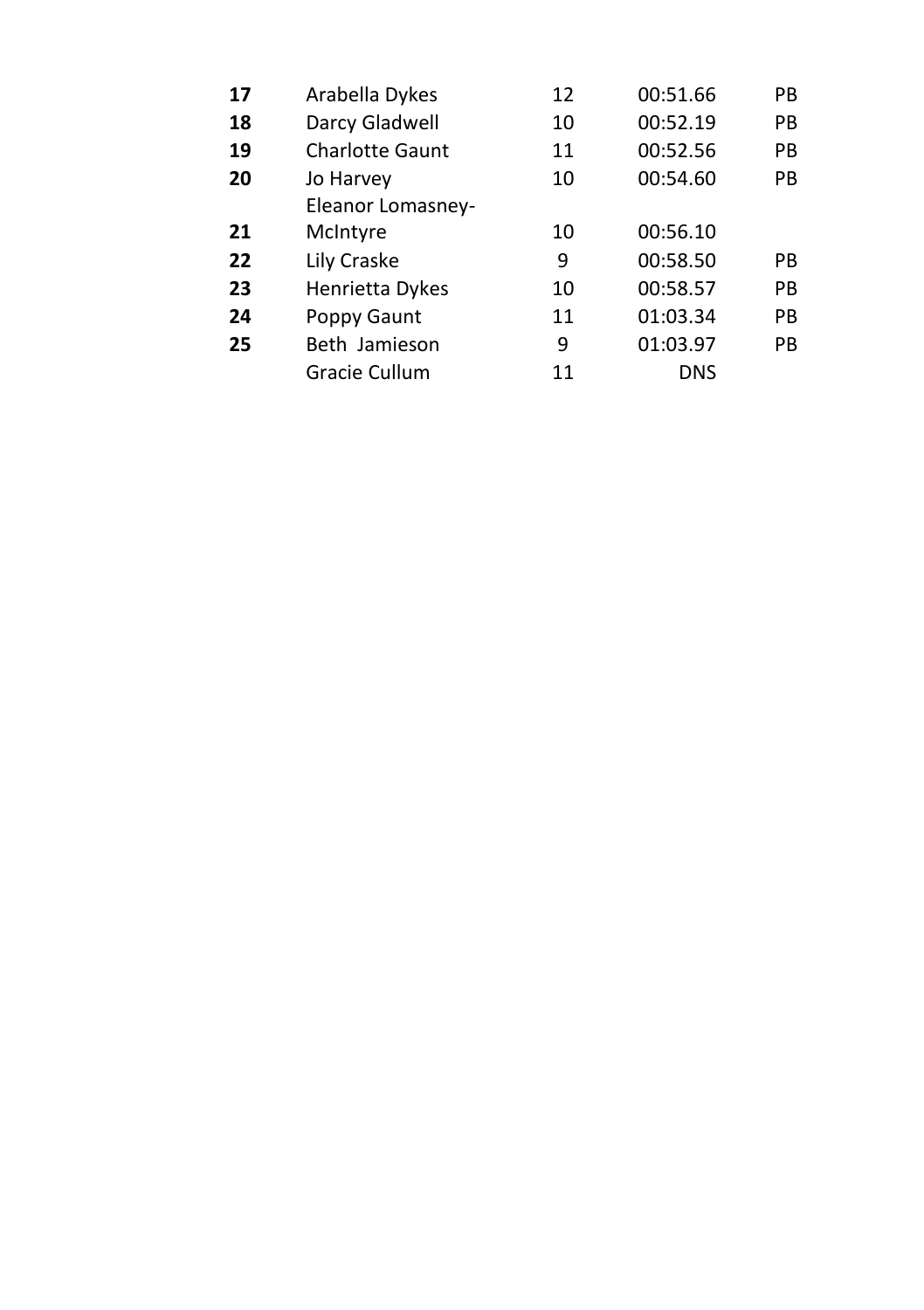| Event                 | 12                                                              | <b>Boys 50m Breaststroke</b>                                                                                                                                                                  |                                                    |                                                                                                          |                                  |
|-----------------------|-----------------------------------------------------------------|-----------------------------------------------------------------------------------------------------------------------------------------------------------------------------------------------|----------------------------------------------------|----------------------------------------------------------------------------------------------------------|----------------------------------|
| <b>Results</b><br>U10 | <b>Position</b><br>1<br>$\overline{\mathbf{c}}$<br>3            | <b>Name</b>                                                                                                                                                                                   | <b>Age</b>                                         | <b>Time</b>                                                                                              | Record                           |
| U12                   | 1<br>$\overline{\mathbf{2}}$<br>3                               | Joshua Hayes<br><b>Isaac Abbott</b>                                                                                                                                                           | 11<br>10                                           | 00:56.55<br>00:56.55                                                                                     |                                  |
| U14                   | 1<br>$\overline{2}$<br>3                                        | Oliver Hitchcock<br><b>Elliot Gladwell</b><br><b>Taylor Squirrell</b>                                                                                                                         | 13<br>13<br>12                                     | 00:40.28<br>00:42.15<br>00:46.19                                                                         |                                  |
| U16                   | 1<br>$\overline{2}$<br>3                                        | <b>Conrad McEllroy</b><br>Alexander Seeley<br>Harvey Gladwell                                                                                                                                 | 14<br>15<br>15                                     | 00:40.50<br>00:41.24<br>00:41.78                                                                         |                                  |
| <b>Seniors</b>        | 1<br>$\overline{2}$<br>3                                        | Adam Morsman                                                                                                                                                                                  | 19                                                 | 00:36.28                                                                                                 |                                  |
| <b>Masters</b>        | 1<br>$\overline{\mathbf{2}}$<br>3                               |                                                                                                                                                                                               |                                                    |                                                                                                          |                                  |
| Open                  | 1<br>$\overline{\mathbf{c}}$<br>3<br>4<br>5<br>6<br>7<br>8<br>9 | Adam Morsman<br>Oliver Hitchcock<br><b>Conrad McEllroy</b><br>Alexander Seeley<br>Harvey Gladwell<br><b>Elliot Gladwell</b><br><b>Taylor Squirrell</b><br>Jonathan Thornton<br>Harry Fountain | 19<br>13<br>14<br>15<br>15<br>13<br>12<br>13<br>12 | 00:36.28<br>00:40.28<br>00:40.50<br>00:41.24<br>00:41.78<br>00:42.15<br>00:46.19<br>00:46.44<br>00:53.00 | PB<br>PB<br>PB<br>PB<br>PB<br>PB |
|                       | $= 10$<br>=10                                                   | <b>Isaac Abbott</b><br>Joshua Hayes                                                                                                                                                           | 10<br>11                                           | 00:56.55<br>00:56.55                                                                                     |                                  |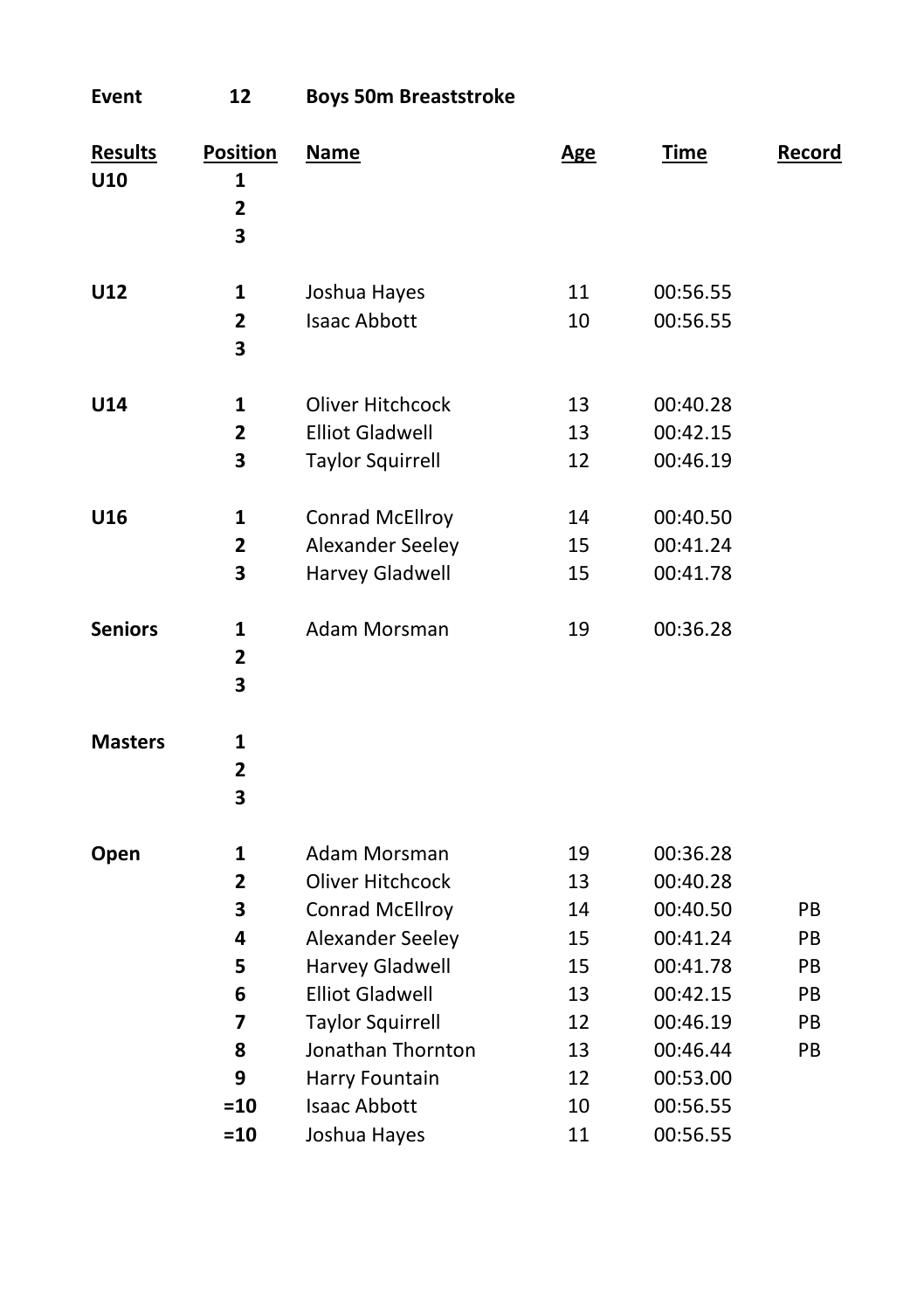**Event 13 Girls 50m Butterfly**

| <b>Results</b> | <b>Position</b>         | <b>Name</b>              | <b>Age</b> | <b>Time</b> | Record |
|----------------|-------------------------|--------------------------|------------|-------------|--------|
| U10            | 1                       | Lily Craske              | 9          | 00:50.69    |        |
|                | $\overline{\mathbf{c}}$ |                          |            |             |        |
| U12            | $\mathbf{1}$            | Darcy Gladwell           | 10         | 00:45.62    |        |
|                | $\overline{\mathbf{2}}$ | Annette Molyneaux        | 11         | 00:52.96    |        |
|                | 3                       | Henrietta Dykes          | 10         | 00:58.48    |        |
| U14            | $\mathbf{1}$            | Olivia Molyneaux         | 13         | 00:37.36    |        |
|                | $\mathbf 2$             | Rowan Abbott             | 12         | 00:37.69    |        |
|                | 3                       | Sophia Binternagel       | 13         | 00:39.56    |        |
| U16            | 1                       | Katie Craske             | 14         | 00:36.93    |        |
|                | $\overline{\mathbf{2}}$ | Nia Evans                | 14         | 00:37.22    |        |
|                | 3                       | <b>Eleanor Thornton</b>  | 15         | 00:37.47    |        |
| <b>Seniors</b> | 1                       | <b>Molly Evans</b>       | 18         | 00:38.82    |        |
|                | $\overline{2}$<br>3     | <b>Elizabeth Stewart</b> | 17         | 00:39.72    |        |
| Open           | 1                       | Katie Craske             | 14         | 00:36.93    | PB     |
|                | $\overline{\mathbf{2}}$ | Nia Evans                | 14         | 00:37.22    |        |
|                | 3                       | Olivia Molyneaux         | 13         | 00:37.36    |        |
|                | 4                       | <b>Eleanor Thornton</b>  | 15         | 00:37.47    |        |
|                | 5                       | Rowan Abbott             | 12         | 00:37.69    |        |
|                | 6                       | Lily Beer                | 14         | 00:38.56    | PB     |
|                | 7                       | <b>Molly Evans</b>       | 18         | 00:38.82    | PB     |
|                | 8                       | Annabelle Lait           | 14         | 00:39.06    |        |
|                | 9                       | Sophia Binternagel       | 13         | 00:39.56    | PB     |
|                | 10                      | Elizabeth Stewart        | 17         | 00:39.72    |        |
|                | 11                      | Darcy Gladwell           | 10         | 00:45.62    | PB     |
|                | 12                      | Sara Scaife              | 13         | 00:46.19    | PB     |
|                | 13                      | <b>Jess Harvey</b>       | 13         | 00:47.78    |        |
|                | 14                      | Niamh Willis             | 12         | 00:48.25    | PB     |
|                | 15                      | Lily Craske              | 9          | 00:50.69    |        |
|                | 16                      | Annette Molyneaux        | 11         | 00:52.96    | PB     |
|                | 17                      | Arabella Dykes           | 12         | 00:54.50    | PB     |
|                | 18                      | Henrietta Dykes          | 10         | 00:58.48    | PB     |
|                |                         | <b>Charlotte Gaunt</b>   | 11         | <b>DNS</b>  |        |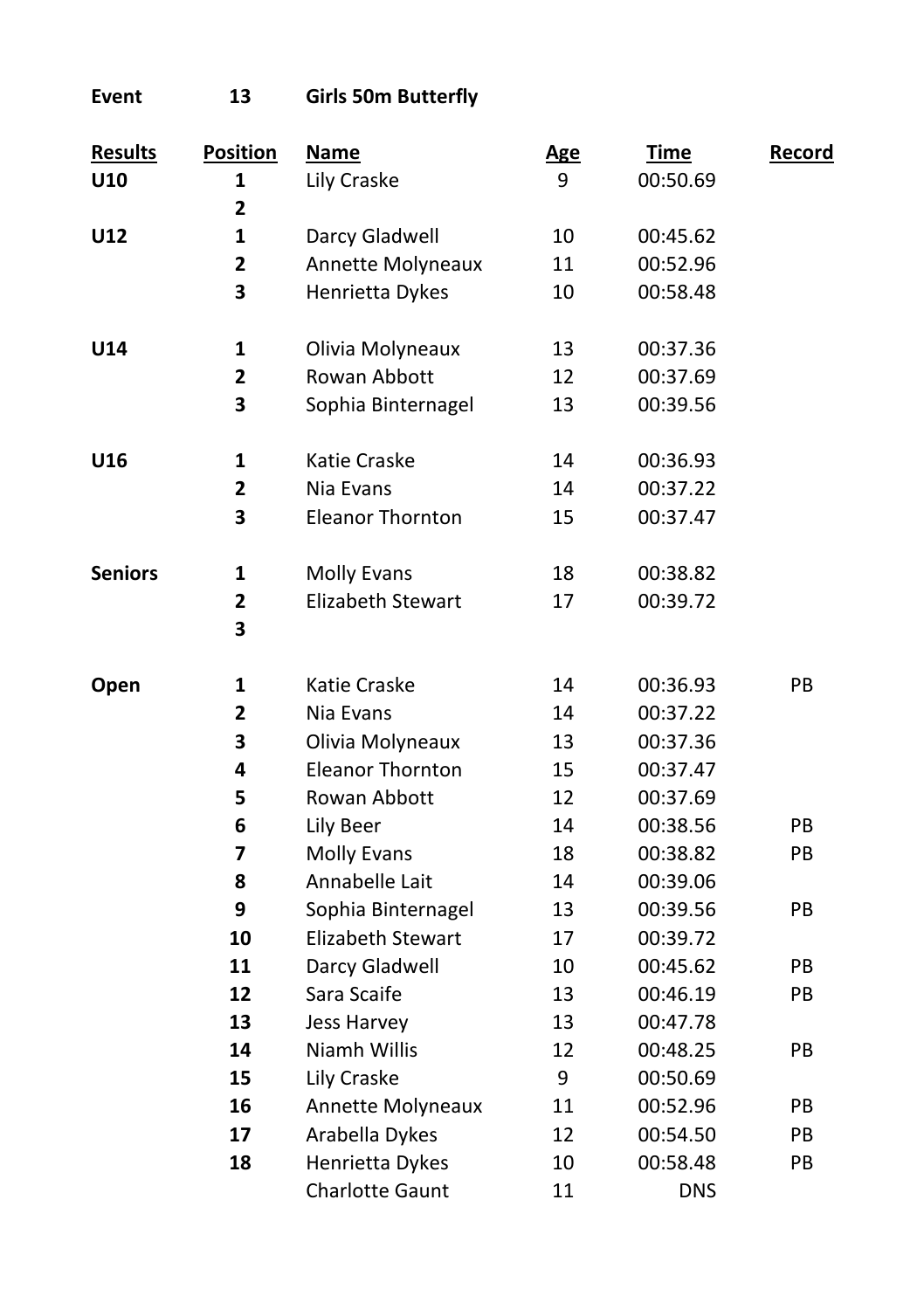| <b>Event</b>          | 14                                                   | Boys 50m Butterfly                                          |                |                                  |           |
|-----------------------|------------------------------------------------------|-------------------------------------------------------------|----------------|----------------------------------|-----------|
| <b>Results</b><br>U10 | <b>Position</b><br>1<br>$\overline{\mathbf{2}}$<br>3 | Name                                                        | Age            | Time                             | Record    |
| U12                   | $\mathbf{1}$<br>$\overline{\mathbf{2}}$<br>3         | <b>Isaac Abbott</b>                                         | 10             | 00:58.48                         |           |
| U14                   | $\mathbf{1}$<br>$\overline{2}$<br>3                  | <b>Elliot Gladwell</b><br>Jonathan Thornton<br>Ben Houghton | 13<br>13<br>12 | 00:34.61<br>00:40.81<br>00:41.15 |           |
| U16                   | $\mathbf{1}$<br>$\overline{\mathbf{2}}$<br>3         | Harvey Gladwell<br>Alexander Seeley                         | 15<br>15       | 00:39.63<br>00:41.94             |           |
| <b>Seniors</b>        | $\mathbf{1}$<br>$\overline{\mathbf{2}}$<br>3         | William White<br>Adam Morsman                               | 17<br>19       | 00:30.19<br>00:30.63             |           |
| <b>Masters</b>        | $\mathbf{1}$<br>$\overline{\mathbf{2}}$<br>3         |                                                             |                |                                  |           |
| Open                  | $\mathbf{1}$<br>2                                    | <b>William White</b><br>Adam Morsman                        | 17<br>19       | 00:30.19<br>00:30.63             | PB        |
|                       | 3<br>4                                               | <b>Elliot Gladwell</b><br>Harvey Gladwell                   | 13<br>15       | 00:34.61<br>00:39.63             | PB        |
|                       | 5<br>6                                               | Jonathan Thornton<br>Ben Houghton                           | 13<br>12       | 00:40.81<br>00:41.15             | <b>PB</b> |
|                       | 7<br>8                                               | Alexander Seeley<br><b>Isaac Abbott</b><br>Harry Fountain   | 15<br>10<br>12 | 00:41.94<br>00:58.48<br>DQ       | PB        |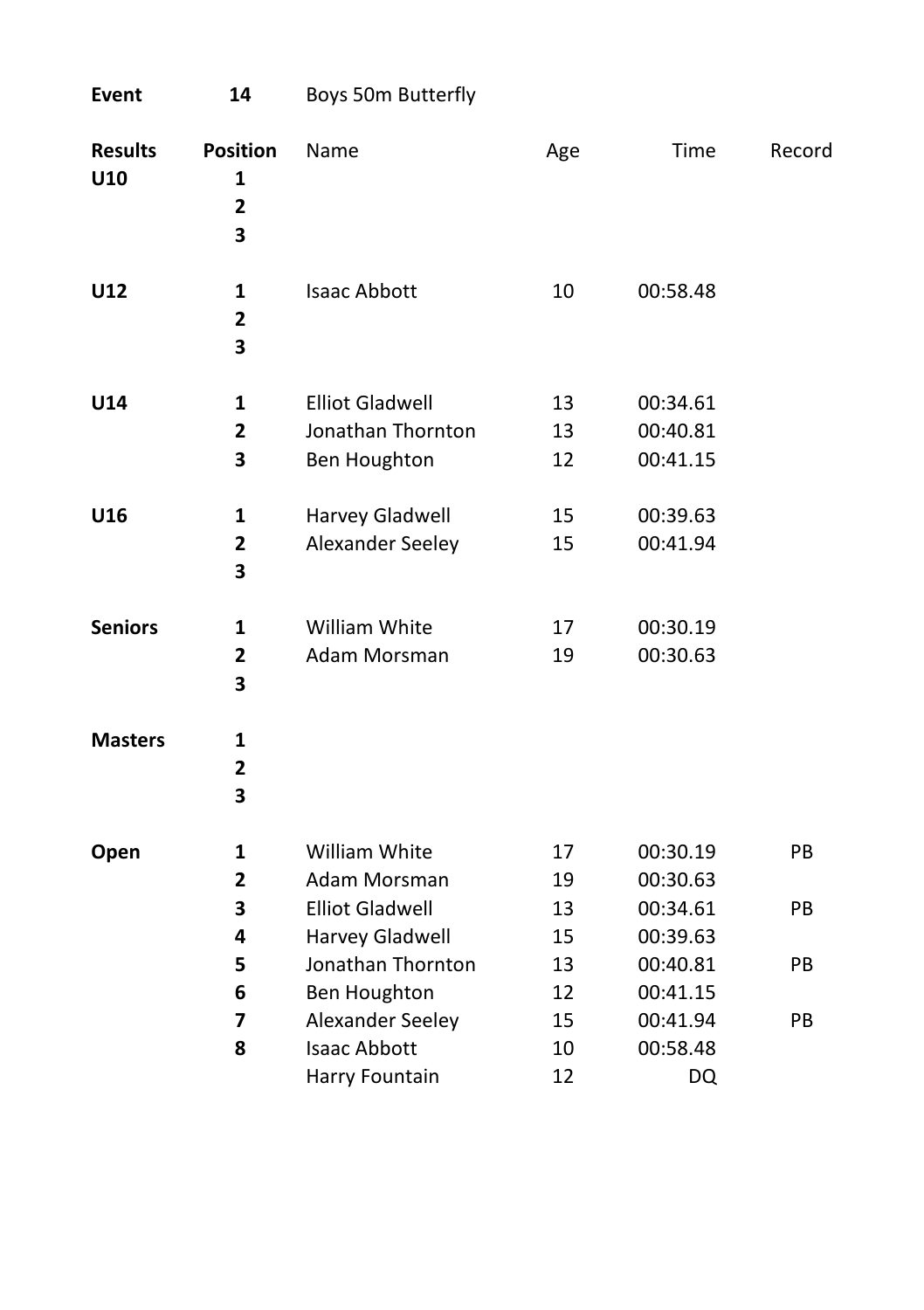| Event                 | 15                                                   | Girls 200m Freestyle                                               |                      |                                              |                      |
|-----------------------|------------------------------------------------------|--------------------------------------------------------------------|----------------------|----------------------------------------------|----------------------|
| <b>Results</b><br>U10 | <b>Position</b><br>1<br>$\overline{\mathbf{c}}$<br>3 | Name                                                               | Age                  | Time                                         | Record               |
| U12                   | $\mathbf{1}$<br>$\overline{2}$<br>3                  | Darcy Gladwell<br>Annette Molyneaux<br>Lottie Hitchcock            | 10<br>11<br>10       | 03:01.19<br>03:08.67<br>03:16.16             |                      |
| U14                   | 1<br>2<br>3                                          | Rowan Abbott<br>Olivia Molyneaux<br>Jess Harvey                    | 12<br>13<br>13       | 02:34.18<br>02:42.66<br>02:55.75             |                      |
| U16                   | 1<br>$\overline{2}$<br>3                             | Nia Evans<br>Katie Craske<br>Lily Beer                             | 14<br>14<br>14       | 02:36.44<br>02:44.56<br>02:45.25             |                      |
| <b>Seniors</b>        | $\mathbf{1}$<br>$\overline{\mathbf{c}}$<br>3         | <b>Elizabeth Stewart</b><br><b>Molly Evans</b>                     | 17<br>18             | 02:44.55<br>02:51.93                         |                      |
| Open                  | 1<br>2<br>3<br>4                                     | Rowan Abbott<br>Nia Evans<br>Olivia Molyneaux<br>Elizabeth Stewart | 12<br>14<br>13<br>17 | 02:34.18<br>02:36.44<br>02:42.66<br>02:44.55 | PB<br>PB             |
|                       | 5<br>6<br>7<br>8                                     | Katie Craske<br>Lily Beer<br><b>Molly Evans</b><br>Jess Harvey     | 14<br>14<br>18<br>13 | 02:44.56<br>02:45.25<br>02:51.93<br>02:55.75 | PB<br>PB<br>PB<br>PB |
|                       | 9<br>10<br>11<br>12                                  | Darcy Gladwell<br>Iona Seeley<br>Niamh Willis<br>Annette Molyneaux | 10<br>13<br>12<br>11 | 03:01.19<br>03:06.22<br>03:06.90<br>03:08.67 | PB<br>PB             |
|                       | 13<br>14<br>15<br>16                                 | Lottie Hitchcock<br>Jo Harvey<br>Arabella Dykes<br>Henrietta Dykes | 10<br>10<br>12<br>10 | 03:16.16<br>03:19.64<br>03:28.82<br>03:34.50 | PB<br>PB<br>PB<br>PB |
|                       |                                                      |                                                                    |                      |                                              |                      |